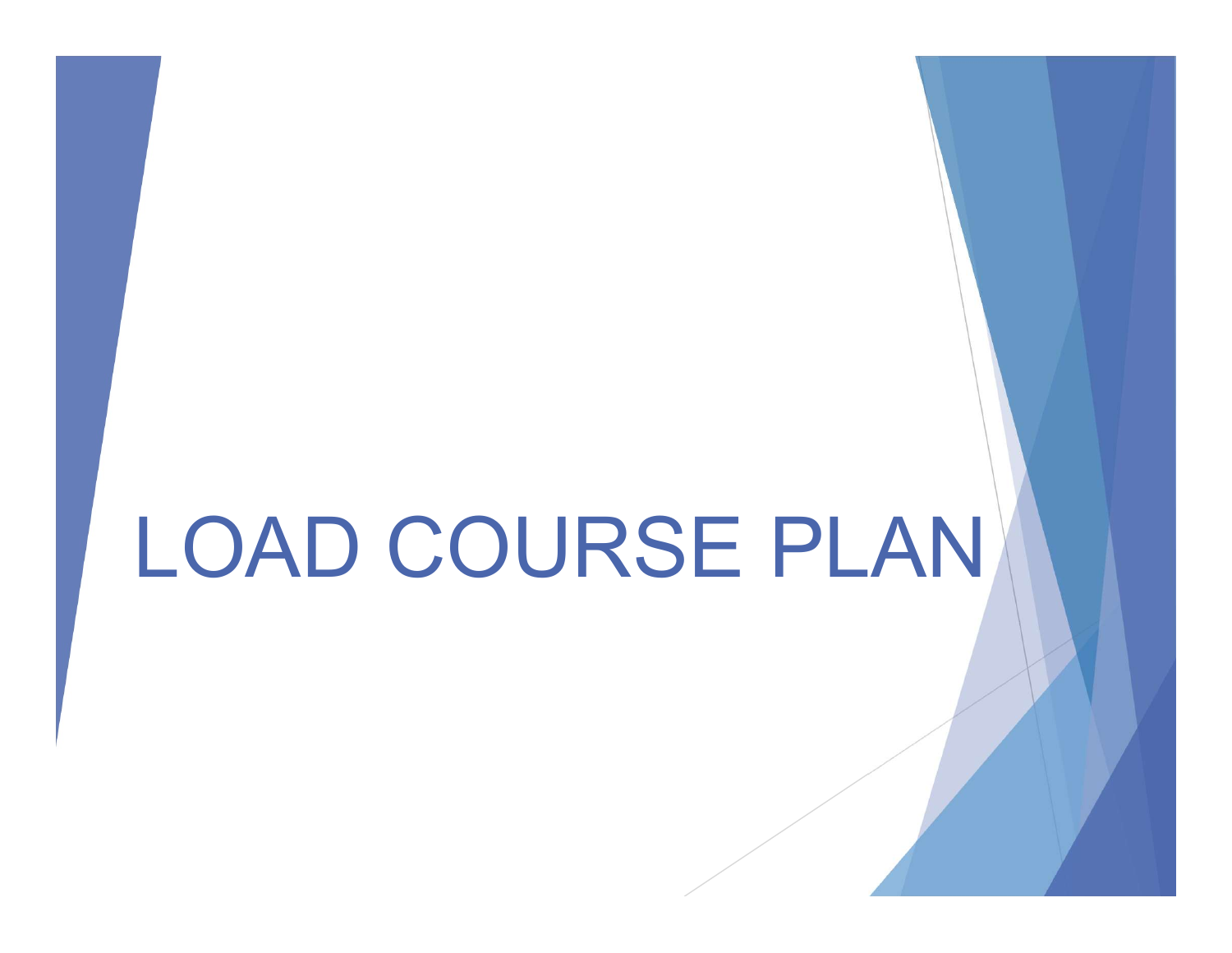### WHEN YOU FIRST CLICK ON "GO TO PLAN & SCHEDULE:

|                                                | LINGO<br>JLN                                                                                                                                   | <b>A</b> Itest415  | $\leftrightarrow$ Sign out     | <b>2</b> Help |
|------------------------------------------------|------------------------------------------------------------------------------------------------------------------------------------------------|--------------------|--------------------------------|---------------|
| $\blacktriangle$                               | Plan & Schedule<br>Academics<br>Student Planning                                                                                               |                    |                                |               |
| 孟                                              | Plan your Degree and Schedule your courses                                                                                                     | Search for courses |                                | Q             |
| <b>Z</b>                                       | It looks like you don't have any courses planned.<br>$\odot$                                                                                   |                    | <b>Load Sample Course Plan</b> |               |
| $\stackrel{\scriptscriptstyle\mathsf{S}}{=}\,$ | Schedule<br>Timeline<br>Advising<br>Petitions & Waivers                                                                                        |                    |                                |               |
| $\circ$                                        | SP 20 Semester 16 Wk<br>$+$                                                                                                                    |                    |                                |               |
|                                                | Save to iCal<br><b>了 Filter Sections</b><br><b>B</b> Print<br><b>Planned: 0 Credits</b><br><b>Enrolled: 0 Credits</b><br>Waitlisted: 0 Credits |                    |                                |               |
|                                                | Sun<br>Mon<br>Tue<br>Wed<br>ᢛ<br>No Courses Selected For This Term                                                                             | Thu                | Fri                            | Sat           |
|                                                |                                                                                                                                                |                    |                                |               |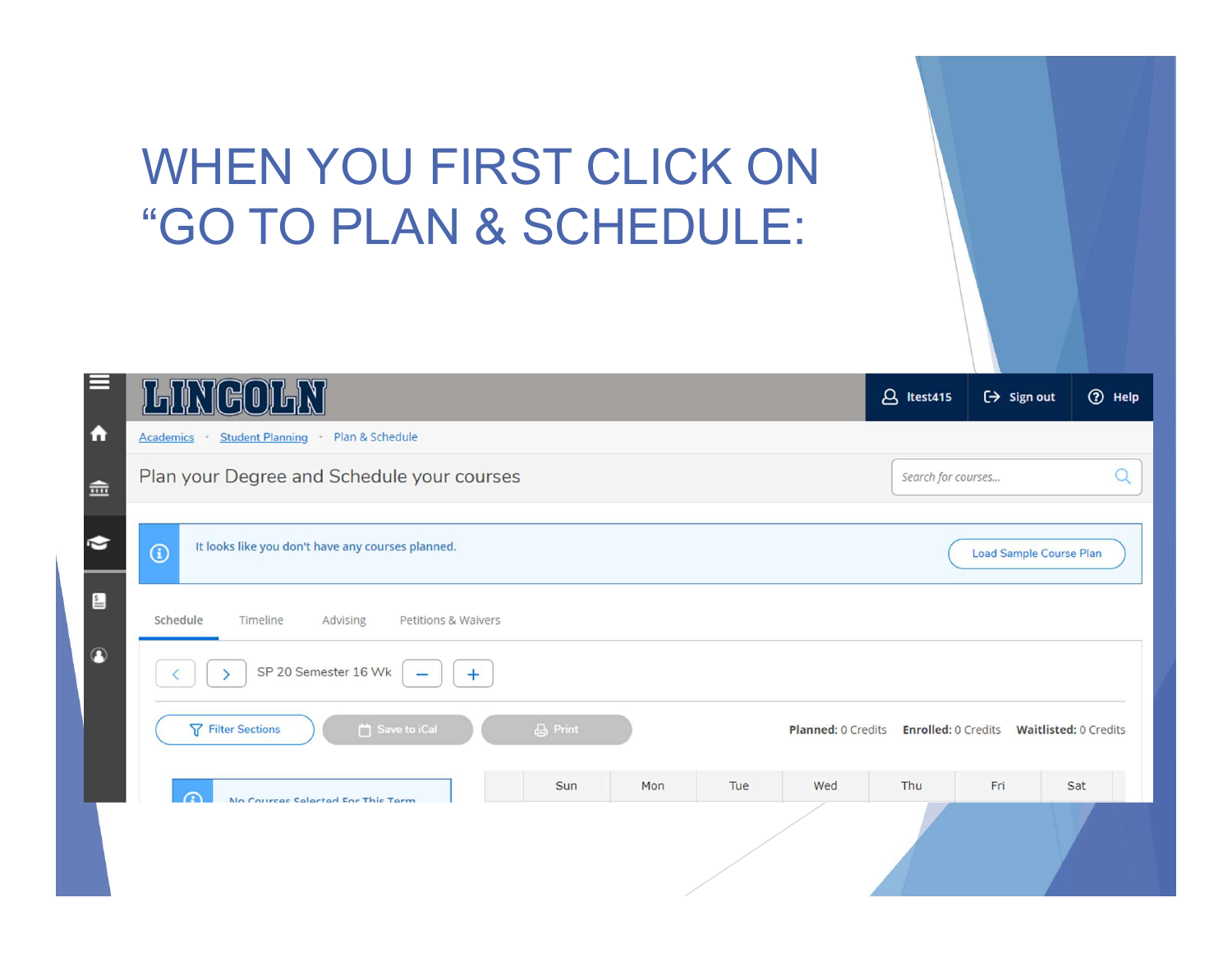### CLICK ON "LOAD SAMPLE COURSE PLAN":

|                       | <b>LINGOLN</b>                                                                          | <b>A</b> Itest415          | $\leftrightarrow$ Sign out     | <b>2</b> Help |
|-----------------------|-----------------------------------------------------------------------------------------|----------------------------|--------------------------------|---------------|
| 合                     | <b>Student Planning</b><br>Plan & Schedule<br>Academics .<br>$\sim 10^{-1}$             |                            |                                |               |
| 金                     | Plan your Degree and Schedule your courses                                              | Search for courses         |                                | Q             |
| Z                     | It looks like you don't have any courses planned.<br>$\odot$                            |                            | <b>Load Sample Course Plan</b> |               |
| $\stackrel{\circ}{=}$ | Schedule<br>Timeline<br>Advising<br>Petitions & Waivers                                 |                            |                                |               |
| $\circledcirc$        | SP 20 Semester 16 Wk<br>$+$                                                             |                            |                                |               |
|                       | Save to iCal<br><b>T</b> Filter Sections<br><b>A</b> Print<br><b>Planned: 0 Credits</b> | <b>Enrolled: 0 Credits</b> | Waitlisted: 0 Credits          |               |
|                       | Sun<br>Mon<br>Tue<br>Wed<br>☞<br>No Courses Selected For This Term                      | Thu                        | Fri                            | Sat           |
|                       |                                                                                         |                            |                                |               |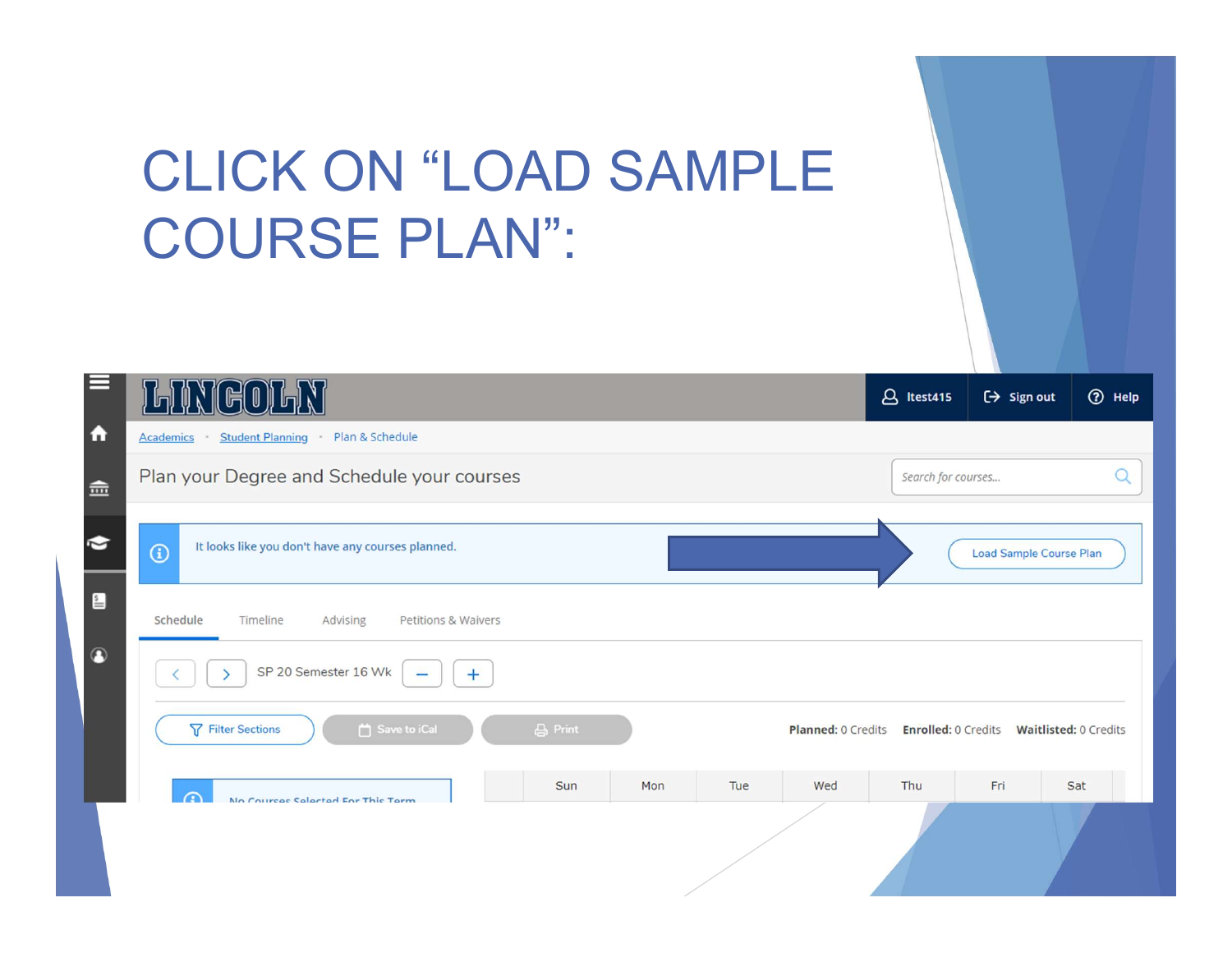### THEN YOU WILL NEED TO SELECT TERM AND PROGRAM:

Load Sample Course Plan

The course plan will assist you in sequencing your courses, providing the ideal path in meeting your academic goals.

First, choose the first term to use for your course plan: Next, select from one of your enrolled programs:

Select a term...

**Preview Plan** 

Bachelor of Science in Psychology

Cancel

Or, choose a different program:

\*NOTE: If you did not load sample course plan before or during your first semester at Lincoln, your only option is to select the first term available.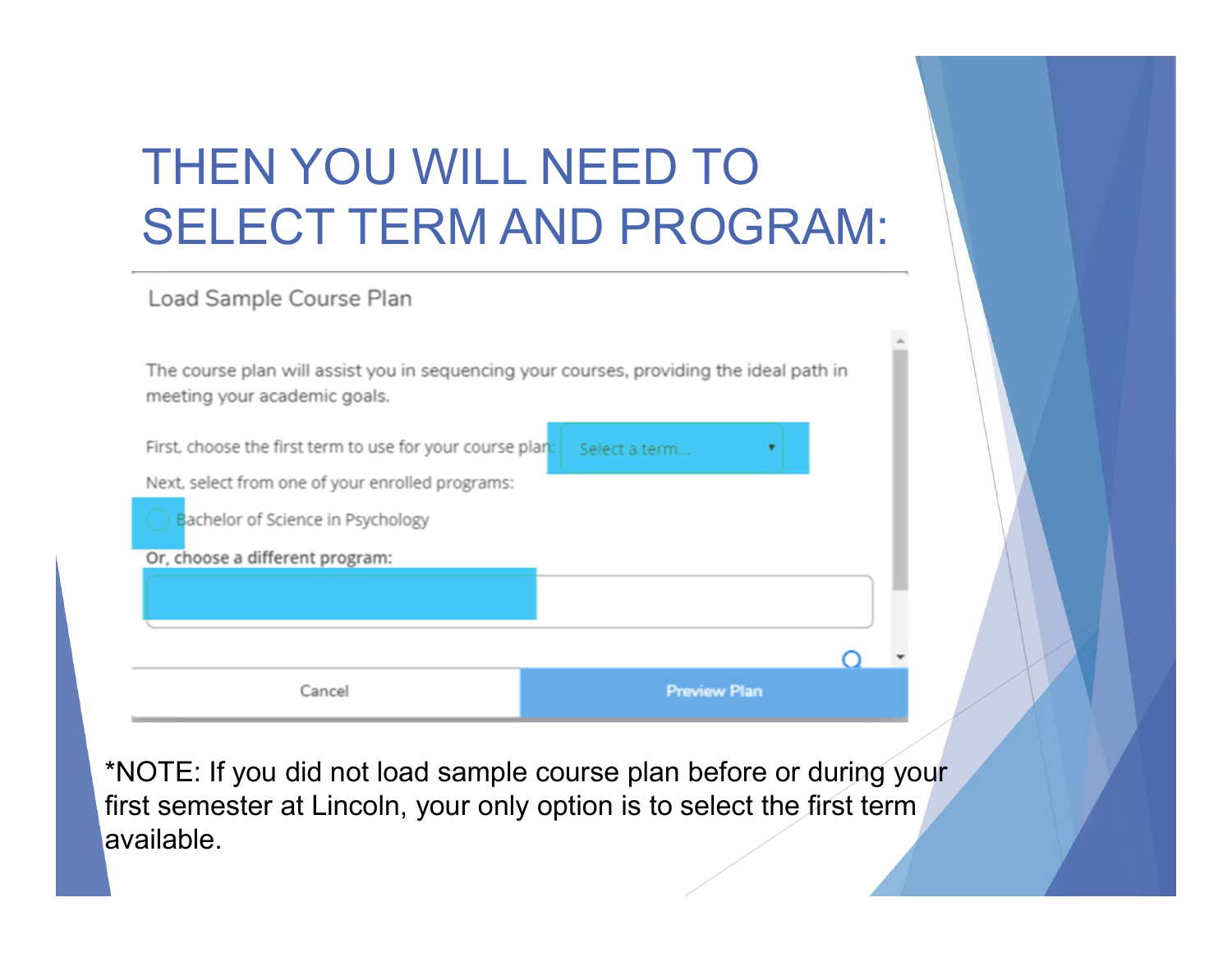### CLICKING "PREVIEW" WILL GENERATE AN EXAMPLE TO LOAD:

Load Sample Course Plan

This is an example of the sequence of course work to complete the selected program. Press the Load button to apply these courses to the course plan. Press the Back button to select a different sample plan.

Bachelor of Science in Psychology

| SP 20 Semester 16 Wk                   | Completed/Enrolled | Credits   |
|----------------------------------------|--------------------|-----------|
| PSY-101: General Psychology            |                    | 3 Credits |
| ENG-101: Composition & Rhetoric I      |                    | 4 Credits |
| GE-101: University Seminar             |                    | 1 Credits |
| HFA-GRP1: GE - Humanities & Fine Arts  |                    | 0 Credits |
| SBS-GRP2: GE - Social & Behavioral Sci |                    | 0 Credits |
| FA 20 Semester 16 Wk                   | Completed/Enrolled | Credits   |
| PSY-102: Advanced General Psychology   |                    | 3 Credits |
| ENG-102: Composition & Rhetoric II     |                    | 3 Credits |
| NSC-GRP1: GE - Natural Sciences        |                    | 0 Credits |
| Cancel                                 | Back               | Load      |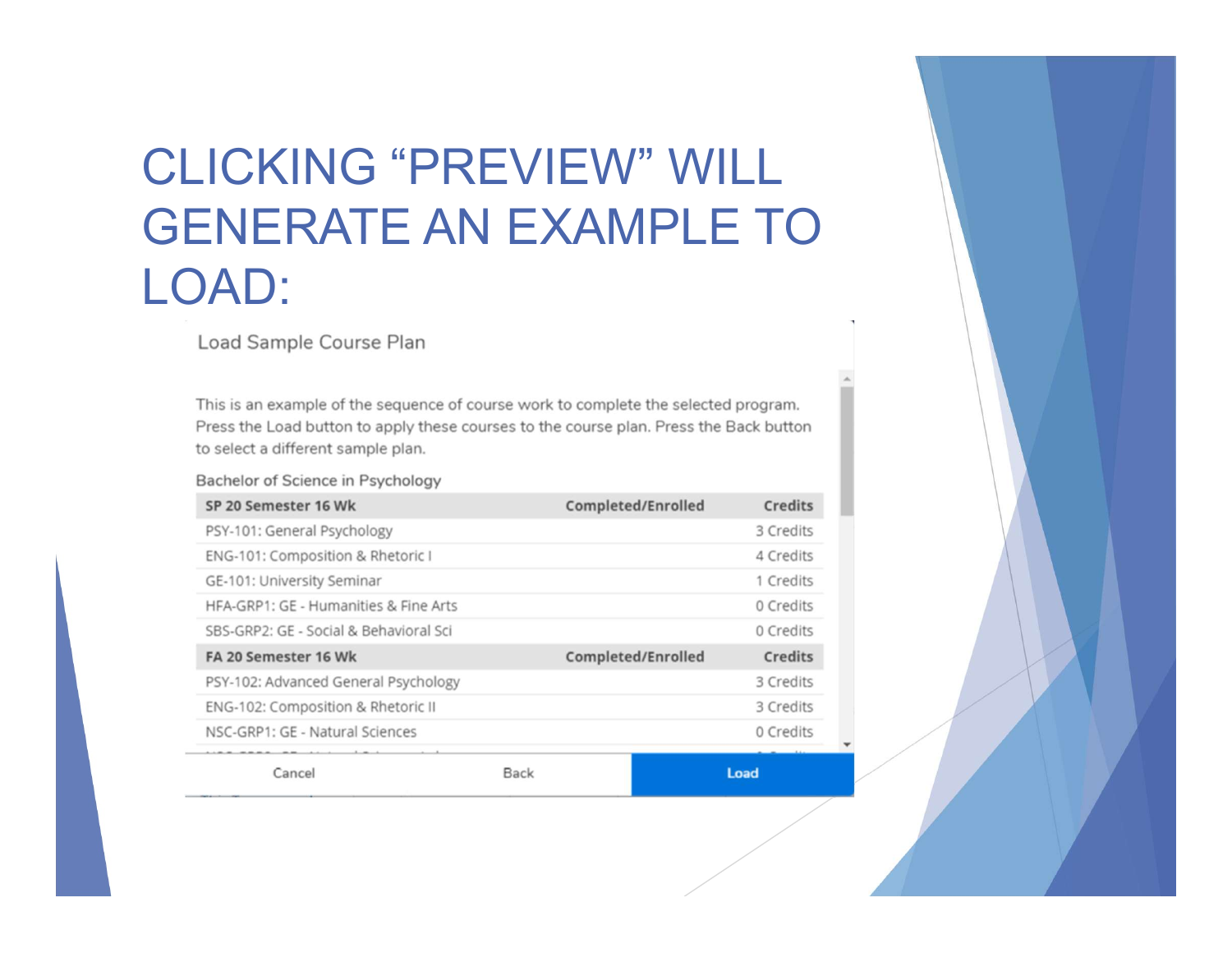# IF THERE IS NO COURSE LOAD EXAMPLE AVAILABLE THE FOLLOWING MESSAGE WILL APPEAR: EXAMPLE AVAILABLE THE<br>
FOLLOWING MESSAGE WILL<br>
APPEAR:<br>
<br>
<br>
<br>
<br>
There are a couple of reasons you will receive this message:<br>
1. Catalog Year assigned to your student program does not have an<br>
academic map (curriculum trac

There are a couple of reasons you will receive this message:

- academic map (curriculum track or course plan) associated together. **EXECUT ANTIFUL CONTRANT AND AND AND AND ASSESS ARE CONTROLL AND CONTROLL AND A Arts in Journalism and term: 20205P**<br>
There are a couple of reasons you will receive this message:<br>
1. Catalog Year assigned to your student p
- associated academic map (curriculum track course plan).

The academic maps (curriculum tracks or course plans) are available from 2018 to present.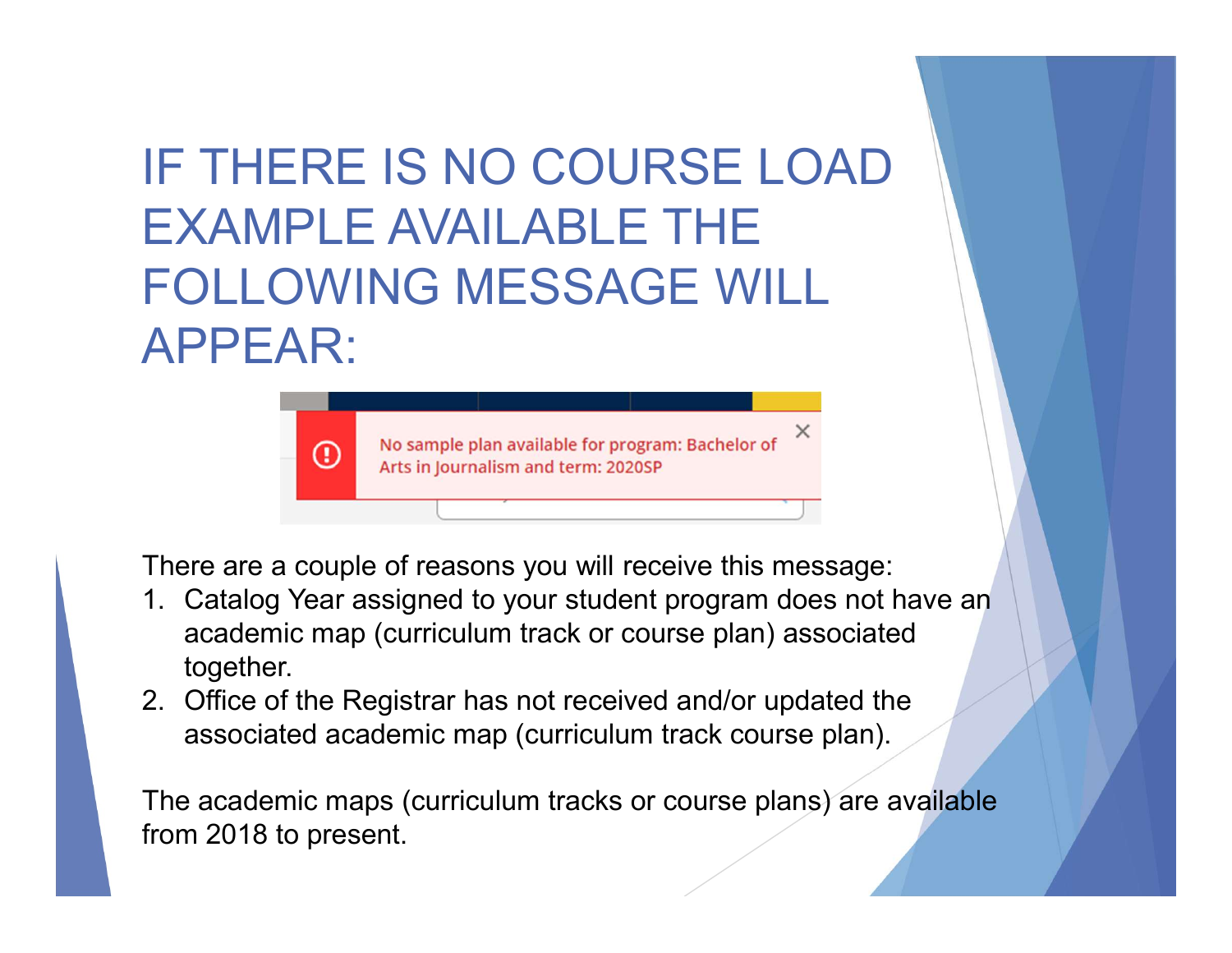### AFTER CLICKING LOAD, THE SCREEN SHOULD REFLECT SUCCESSFUL STATUS:

| $\equiv$         | <b>LINGOLN</b>                                                   | <b>A</b> Itest415             | $\leftrightarrow$ Sign out                     | <b>2</b> Help     |
|------------------|------------------------------------------------------------------|-------------------------------|------------------------------------------------|-------------------|
| $\blacktriangle$ | Student Planning Plan & Schedule<br>Academics<br>$\sim 0.1$      | $\checkmark$                  | You have successfully added courses to the pla |                   |
| $\triangleq$     | Plan your Degree and Schedule your courses                       |                               | Search for courses                             |                   |
| Ø                | $\checkmark$<br>You have successfully added courses to the plan. |                               |                                                |                   |
| $\equiv$         | Schedule<br>Timeline<br>Petitions & Waivers<br>Advising          |                               |                                                |                   |
| $\circledcirc$   | SP 20 Semester 16 Wk<br>$+$                                      | <b>Remove Planned Courses</b> |                                                |                   |
|                  | Save to iCal<br><b>7</b> Filter Sections<br><b>A</b> Print       | <b>Planned: 8 Credits</b>     | <b>Enrolled: 0 Credits</b>                     | Waitlisted: 0 Cre |
|                  | <b>The Contract of Contract</b>                                  |                               |                                                |                   |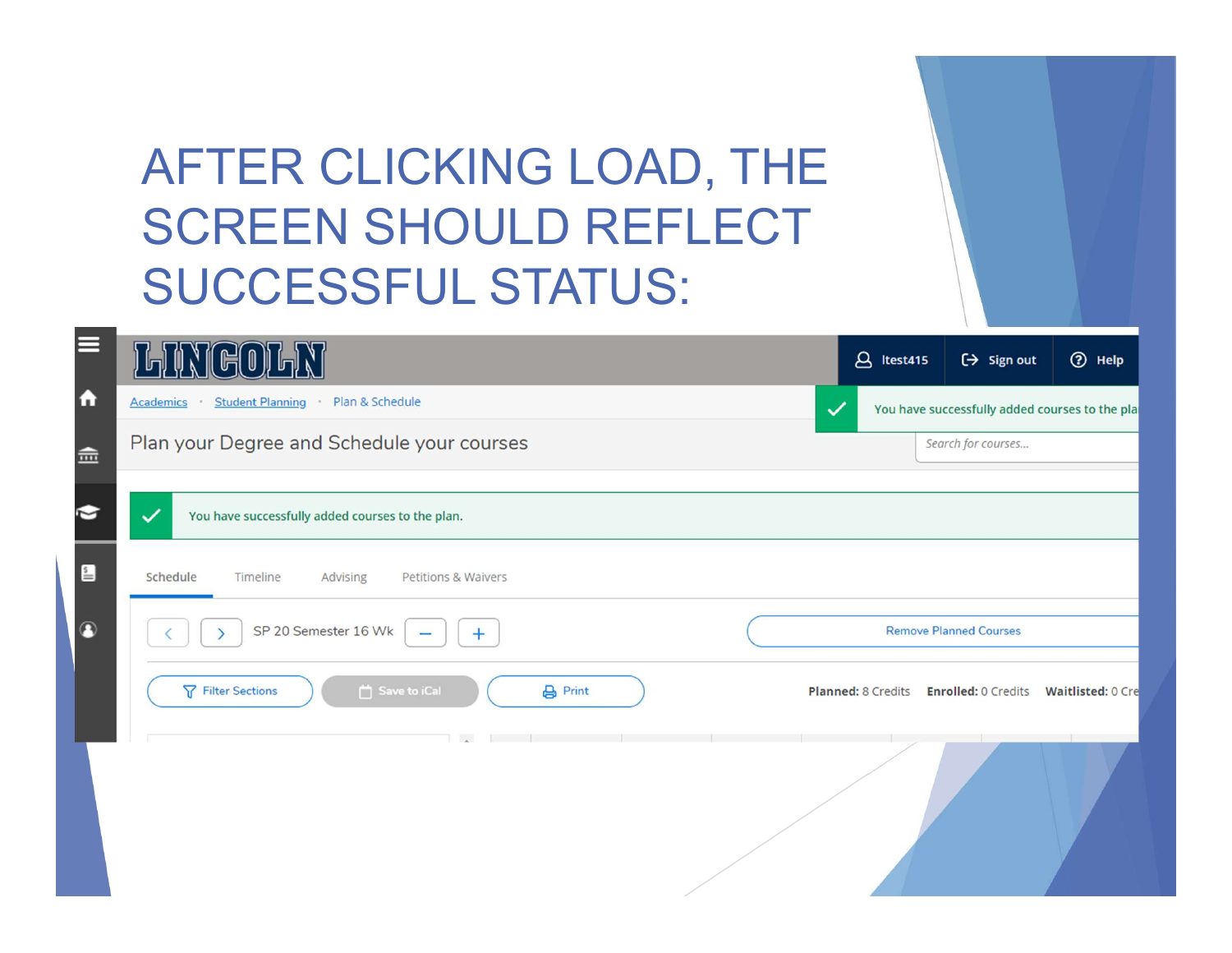### TO VIEW COURSES PLANNED:

#### CLICK ON TIMELINE:

| للمصاكات الامماض                                                                                                                                                                                                                                                                                           |                                                                                                                |  |
|------------------------------------------------------------------------------------------------------------------------------------------------------------------------------------------------------------------------------------------------------------------------------------------------------------|----------------------------------------------------------------------------------------------------------------|--|
| Plan & Schedule<br><b>Student Planning</b><br>Academics                                                                                                                                                                                                                                                    |                                                                                                                |  |
| Plan your Degree and Schedule your courses                                                                                                                                                                                                                                                                 | Search for courses                                                                                             |  |
| You have successfully added courses to the plan.                                                                                                                                                                                                                                                           |                                                                                                                |  |
| Schedule<br>Timeline<br>Advising<br>Petitions & Waivers                                                                                                                                                                                                                                                    |                                                                                                                |  |
| Courses can be moved between terms by<br>ed Courses<br>clicking the drag handle on the left and<br>dragging the course to the term of your<br>choice. You may only drag planned<br>courses; you cannot drag protected,                                                                                     |                                                                                                                |  |
| SP 21 Semester 16 Wk<br>registered, or completed course sections.<br>FA 20 Semester 16 Wk<br>$\times$<br>$\boldsymbol{\mathsf{x}}$<br>OK<br><b>ENG-102: Composition &amp; Rhetoric</b><br>HFA-GRP3: GE - Humanities & Fine ><br><b>Arts</b><br>Credits: 3 Credits<br><b>Credits: 0 Credits</b>             | FA 21 Semester 16 Wk<br><b>INTCD-GRP1: GE - Intl Cultural</b><br><b>Diversity</b><br><b>Credits: 0 Credits</b> |  |
| <b>GE-101: University Seminar</b><br>HFA-GRP2: GE - Humanities & Fine $\times$<br><b>Credits: 1 Credits</b><br>Take ART-100 - Must be taken either prior to<br><b>Arts</b><br>or at the same time as this course.<br>Credits: 0 Credits<br><b>HFA-GRP1: GE - Humanities &amp; Fine</b><br><b>Arts</b><br>⚠ | Take AAS-200 - Must be taken either prior to<br>or at the same time as this course.                            |  |
|                                                                                                                                                                                                                                                                                                            | Take ANT 344 Miss be taken sidens                                                                              |  |